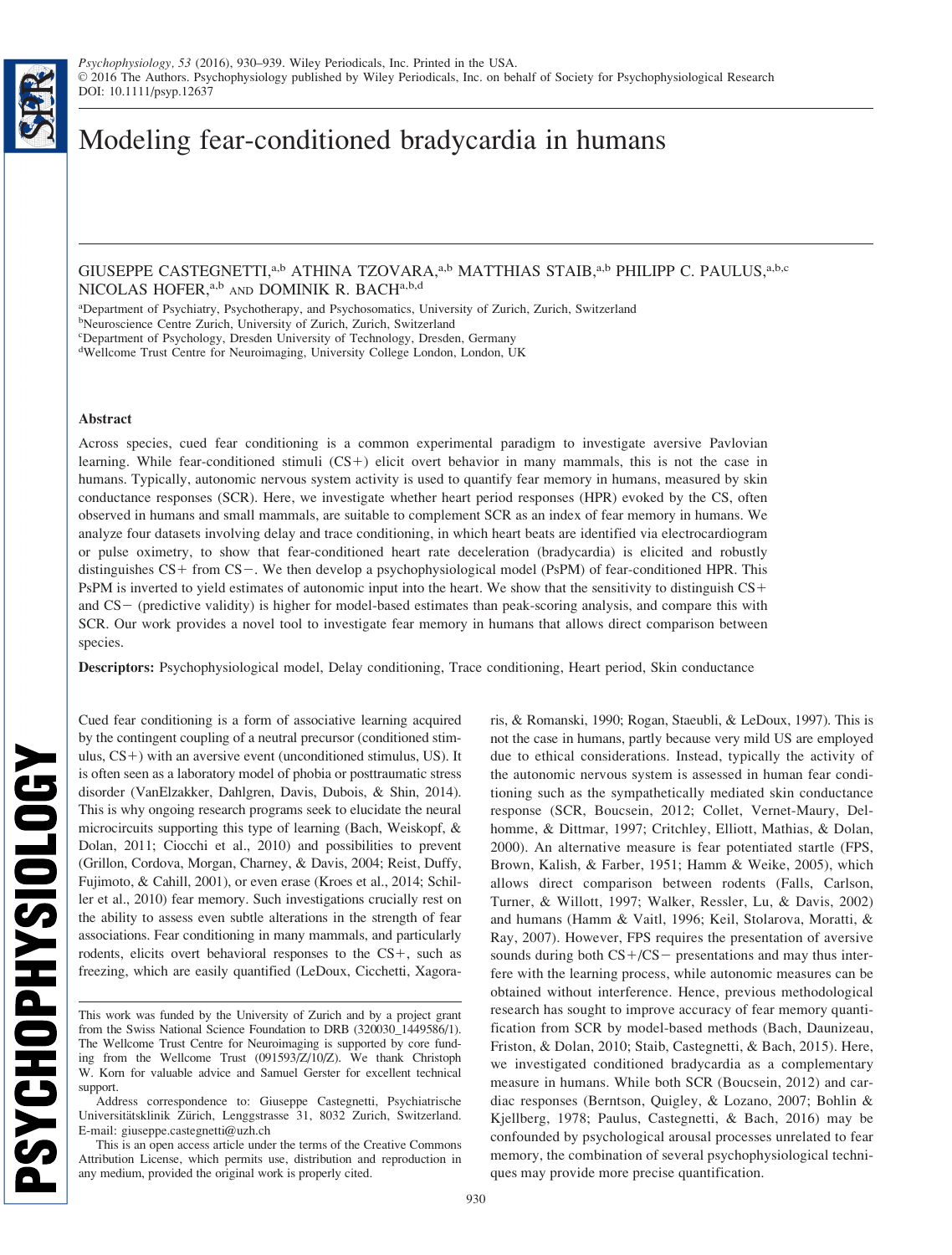In contrast to a long-lasting, sympathetically mediated tachycardia observed during aversive contextual conditioning in rats (Nijsen et al., 1998; Roozendaal, Koolhaas, & Bohus, 1991), cue conditioning typically elicits short-latency, parasympathetically mediated bradycardia in humans (Furedy & Poulos, 1976; Headrick & Graham, 1969; Klorman & Ryan, 1980) as well as rabbits (Gallagher, Kapp, McNall, & Pascoe, 1981; Gentile, Jarrell, Teich, McCabe, & Schneiderman, 1986) and rats (Supple & Leaton, 1990), thus providing comparability across species.

Stimulus-evoked changes in heart rhythm are typically assessed in continuous data time series, created by interpolating instantaneous heart rate or heart period (Allen, Chambers, & Towers, 2007; Hodes, Cook, & Lang, 1985). In line with our previous work (Paulus et al., 2016), we use heart period here, because heart period and autonomic input are linearly related in vagal stimulation studies (Berntson et al., 2007). Our approach of creating continuous data renders the cardiac response amenable to model-based methods (Paulus et al., 2016). These make prior assumptions on typical response shape and timing, embedded in psychophysiological models (PsPM, Bach & Friston, 2013). Such PsPMs can then be inverted in order to quantify autonomic input. This approach distinguishes between the response components of interest and what is treated as noise. This can improve signal-to-noise ratio and thereby reconstruction of the causes of observed data, as in the case of SCR (Bach, 2014; Bach & Friston, 2013), event-related heart period response (HPR, Paulus et al., 2016) or fMRI (Friston, Jezzard, & Turner, 1994). In addition, one can define and separately interpret different components of the response and make inferences about the neural inputs responsible for these components. Finally, such a standardized approach could ameliorate the current heterogeneity in scoring the heart response found in the literature, thus ensuring a meaningful comparability between studies. Here, we develop and compare a set of methods based on general linear convolution models (GLM).

The goals of this study were threefold. First, we investigated to what extent HPR allow inference on associative fear memory in typical fear conditioning paradigms. Second, we sought to identify the best method to quantify fear from observed HPR. Finally, we compared the discriminative power provided by HPR and SCR measured during the same experiments.

Critically, the objective magnitude of fear memory (i.e., ground truth) is unknown to the experimenter. Here, we use a fear conditioning paradigm with many trials and with CS that are simple to learn, and assume that the  $CS+$  will elicit a stronger autonomic response than the  $CS$ -. We can then assess how well a method recovers this difference between the two conditions; we term this predictive validity (Bach & Friston, 2013). Combined with Bayesian model comparison, this allows a statement on how much two methods differ in discriminating  $CS + / CS -$ , and hence in quantifying fear memory.

We built the methods on data from one delay conditioning experiment, and validated the results on three independent datasets: a delay conditioning experiment, a trace conditioning experiment, and a delay conditioning experiment with peripheral pulse oximetry rather than electrocardiography (ECG) for identification of heart beats. In the trace conditioning dataset, the CS/US interval was longer than in the other experiments. This allowed for the study of how to modify the model to account for small variations in the stimulus onset asynchrony (SOA). In particular, we expected the model to perform best when the anticipatory response is assumed to be time-locked to the US, in agreement with previous findings (Damen & Brunia, 1987).

#### Method

#### **Participants**

We recruited four independent samples of healthy, nonmedicated individuals from the general population. All participants confirmed that they had no history of neurological, psychiatric, or systemic disorders, and all had normal or corrected-to-normal vision. We recorded data from 35 (23 females, age 18–31 years, mean  $\pm SD$ , 23.4  $\pm$  3.4 years), 20 (11 females, age 18–33 years, mean  $\pm$ SD,  $23.1 \pm 3.7$  years), 23 (10 females, age 20–32 years, mean  $\pm$  SD, 23.8  $\pm$  3.0 years), and 21 (8 females, age 19–34 years, mean  $\pm$  SD, 25.7  $\pm$  4.6 years) participants, respectively, in the four experiments. Because of technical malfunction or participants' noncompliance with instructions, we excluded six subjects from Experiment 1, three subjects from Experiment 2, four subjects from Experiment 3, and four subjects from Experiment 4. All participants gave informed written consent before the beginning of the experiment. The study was conducted in accord with the Declaration of Helsinki and approved by the competent research ethics committee (Kantonale Ethikkommission Zürich).

## Experimental Procedure

Common settings. The unconditioned stimulus (US) was a train of electric square pulses delivered on participants' dominant forearm through a pin-cathode/ring-anode configuration with a constant current stimulator (Digitimer DS7A, Digitimer, Welwyn Garden City, UK). The current was set such that perceived shock intensity was around 90% of the pain threshold. We estimated the pain threshold during two phases. First, the intensity was increased from being unperceivable to a painful level. This was set as the upper threshold for the second phase, in which participants were asked to rate the perceived intensity of the delivered stimulus. These ratings were then interpolated to estimate the intensity that the subject would have rated as 90%. For all experiments, the screen had a diagonal of 20 inches, an aspect ratio of 16:9, and a resolution of  $1,280 \times 1,024$  pixels at 50 Hz (P2014HT, Dell, Round Rock, TX). The duration of the intertrial interval was randomly determined to be 7, 9, or 11 s, and there were no habituation or extinction blocks. Reinforced trials were not analyzed. In all the experiments considered here, participants were not instructed about the contingency between CS and US and were asked to indicate stimulus identity by pressing one of two designated buttons on the keyboard. These designated buttons were counterbalanced across participants.

Experiment 1. Experiment 1 (dataset code: FR) implemented a delay fear conditioning paradigm with visual CS. For the US, we used 250 square electric pulses of 1-ms duration and delivered at a frequency of 500 Hz, resulting in a total US duration of 0.5 s. Currents were between 1.0 and 6.7 mA (mean  $\pm$  SD, 2.6  $\pm$  1.28 mA). Participants were presented with  $160 \text{ CS: } 80 \text{ CS+}$ , half of which coterminated with the US, and  $80 \text{ CS}$  that predicted the absence of the US. The two CS types were two different colors (screen plain blue or red for  $CS+/-$ ) on a computer screen. The colors were counterbalanced across participants. The US was delivered 3.5 s after the CS onset; CS and US coterminated 0.5 s later.

Experiment 2. Experiment 2 (dataset code: SC4B) was a delay fear conditioning task with auditory CS. For the US, we used five square electric pulses with 0.2-ms duration and delivered at a frequency of 10 Hz, resulting in a total US duration of 0.5 s. Currents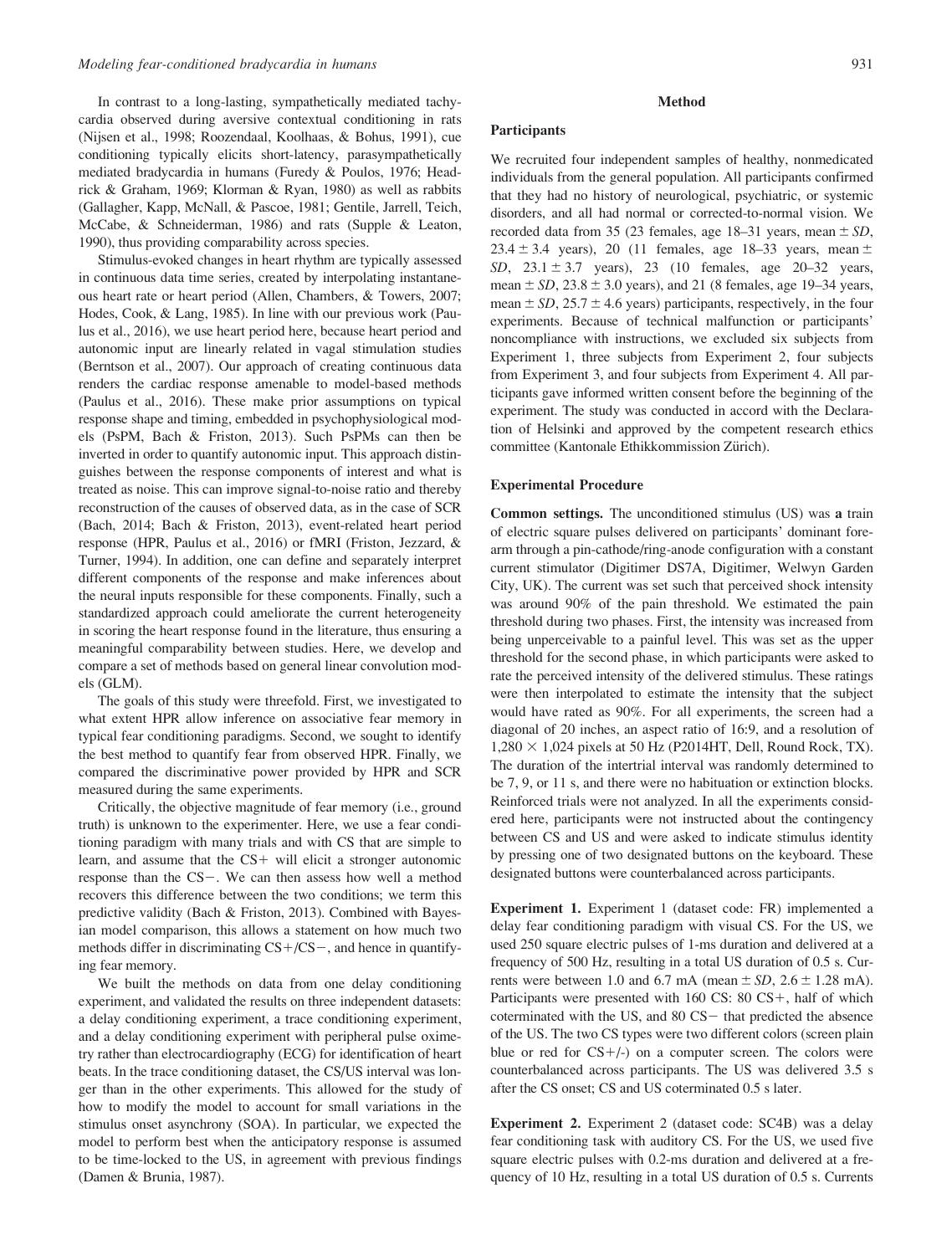were between 3.4 and 30.0 mA (mean  $\pm$  SD, 10  $\pm$  7.2 mA). A total of 192 trials was divided into eight blocks of 24 trials each. Of these,  $96$  were  $CS+$ , half of which coterminated with the US, and 96 were  $CS$  –. Two pairs of  $CS$  + and  $CS$  –, either complex or simple, were delivered binaurally with headphones (HD518, Sennheiser, Wedemark-Wennebostel, Germany) at about 68 dB. Complex stimuli were a sequence of four rising (400 to 800 Hz) or falling (800 to 400 Hz) sounds lasting 1 s each. Simple stimuli were tones with constant frequency (400 or 800 Hz) presented for 4 s. Within each block, only one pair of CS, either complex or simple, was presented. After 25% of the CS- and 50% of the nonreinforced CS+, a startle probe was delivered via headphones. These trials were not analyzed here. We confirmed with SCR that learning was not different for complex and simple CS and pooled them for the current analysis. To summarize, 96 trials were retained for the analysis, 72 of which were  $CS$  – and 24 nonreinforced  $CS$  +.

Experiment 3. This experiment (dataset code: TC) consisted of a trace fear conditioning task with the same CS, US, and settings as Experiment 1, with the exception that the CS/US onset asynchrony was 4 s instead of 3.5 s. Currents were between 1.0 and 7.0 mA (mean  $\pm$  SD, 3.0  $\pm$  1.3 mA). CS were presented for 3 s, after which a fixation cross appeared, followed 1 s later by the US in 50% of the  $CS+$  trials.

Experiment 4. Experiment 4 (dataset code: VC1F) consisted of 16 blocks of 12 trials each, and was performed while participants underwent fMRI. Of the 16 blocks, eight consisted of explicitly instructed nonreinforced trials that are not analyzed here. The remaining eight blocks contained overall 96 trials, evenly divided into  $CS+$ , half of which coterminated with the US and  $CS-$ . The US were the same as in Experiment 2. Across participants, currents were set between 6 and 45 mA (mean  $\pm SD$ , 17.2  $\pm$  12.2 mA). Two pairs of visual CS of 4-s duration were presented, either simple (during four blocks) or complex (during the other four blocks). Simple stimuli were two Gabor patches with different orientation  $(290° \text{ or } 340°)$ , counterbalanced across participants), while complex stimuli consisted of simple stimuli overlaid with an additional Gabor patch oriented at 230°.

Psychophysiological recording. In Experiments 1–3, ECG was recorded via four 45-mm, pregelled Ag/AgCl adhesive electrodes attached to the four limbs. The experimenter visually identified the lead (I, II, III) or the augmented lead (aVR, aVL, aVF) configuration that displayed the highest R spike, and only recorded this configuration. Data were preamplified and 50 Hz notch-filtered with a Coulbourn isolated five-lead amplifier (LabLinc V75-11, Coulbourn Instruments, Whitehall, PA), digitized at 1000 Hz using a Dataq card (DI-149, Dataq Inc., Akron, OH) and recorded with Windaq (Dataq Inc.) software. In Experiment 4, the cardiac activity was detected at 500 Hz via a peripheral pulse sensor (PPS, SpO2 adult grip, Invivo, Gainesville, FL) placed around the nondominant index finger and connected to a wireless peripheral pulse unit via optic fiber. This was transmitted to a wireless triggering unit and then to the MRI console for recording. We also recorded the SCR from the thenar/hypothenar of the nondominant hand using two 8 mm disk Ag/AgCl cup electrodes (EL258, Biopac Systems Inc., Goleta, CA) and 0.5% NaCl gel (GEL101, Biopac; Hygge & Hugdahl, 1985). SC signal was measured with an SCR coupler/amplifier (V71-23, Coulbourn Instruments) and digitized at 200 Hz. In Experiment 4, SCR was recorded with a Biopac MP150 data acquisition system coupled to a GSR-100C signal amplifier (Biopac) at 1000 Hz sampling frequency.

#### Data Preprocessing

Data processing and analysis was performed with MATLAB (Version R2013b, MathWorks Inc., Natick, MA). A modified offline implementation (Paulus et al., 2016) of the Pan & Tompkins (1985) real-time QRS detection algorithm was used to identify QRS complexes from the ECG recording. Interbeat intervals (IBIs) deviating by more than two standard deviations from the single subject average were visually checked by a trained expert (GC) and corrected. To extract the heart beats from the PPS time series, we used a custom template-matching algorithm. In particular, we obtained the template from the average waveform of the peaks that satisfied two conditions: first, a prominence higher than one-third of the signal amplitude; second, a time distance from neighboring peaks higher than 0.3 s (corresponding to a heart rate of 200 beats per minute). The time points at which the correlation between the template and the PPS trace peaked were then assumed to correspond to heart beats. This assumption neglects the phase lag between the peripheral measure and the actual heart beat. However, the model developed with Dataset 1 (with ECG measures) well generalized to PPS data, suggesting this phase lag to be negligible for model-based analysis, in line with previous findings on SCR (Bach, Flandin, Friston, & Dolan, 2010). Both with the ECG and the PPS, the IBI was assigned to its following heart beat, and the time series was interpolated linearly at 10 Hz to create equidistant data points. Interpolated heart period time series were band-pass filtered with a bidirectional Butterworth filter: Unless otherwise specified, the low-pass and the high-pass cutoffs were 2 and 0.01 Hz, respectively. Single-trial responses were analyzed in a time window of 11 s starting from the CS onset, corresponding to the minimum time interval between subsequent CS onsets. Single-trial responses were baseline corrected by subtracting the heart period average during the 5 s before the CS onset, in line with previous research (Pollatos, Herbert, Matthias, & Schandry, 2007). This baseline window reconciles the need to average out respiratory arrhythmia and to minimize the effect of the previous trial. SCR data were preprocessed with a Butterworth band-pass filter with 0.0159 Hz and 5 Hz cutoff, respectively. For statistical analysis of the SCR, we used the default dynamical causal model (DCM) method as implemented in PsPM 3.0 [\(http://pspm.sourceforge.net](http://pspm.sourceforge.net)) (Bach, Daunizeau et al., 2010; Staib et al., 2015).

## Model Specification

We modeled the HPR as a linear time invariant system (LTI). This is a system with two characteristic properties: First, the output does not explicitly depend on time (time invariance), and second, the response to several inputs is the sum of the responses to the individual inputs (linearity). In most real systems, including the heart, these criteria are only approximately met. In particular, the assumption of linearity implies pure summation of overlapping inputs, which may be unrealistic for the cardiac oscillator (Zebrowski et al., 2007). However, we assume that, with our choice of the intertrial interval, this approximation is accurate enough for the LTI formalism to be applicable. Thus, if an input  $x(t)$  produces the output  $y(t)$ , then the input  $x(t+\delta)$ , with  $\delta \in \mathcal{R}$ , elicits  $y(t+\delta)$ . An LTI system is fully specified by its response function (RF)  $h(t)$ . Recalling the operation of convolution between the functions  $x$  and  $h$  to be defined as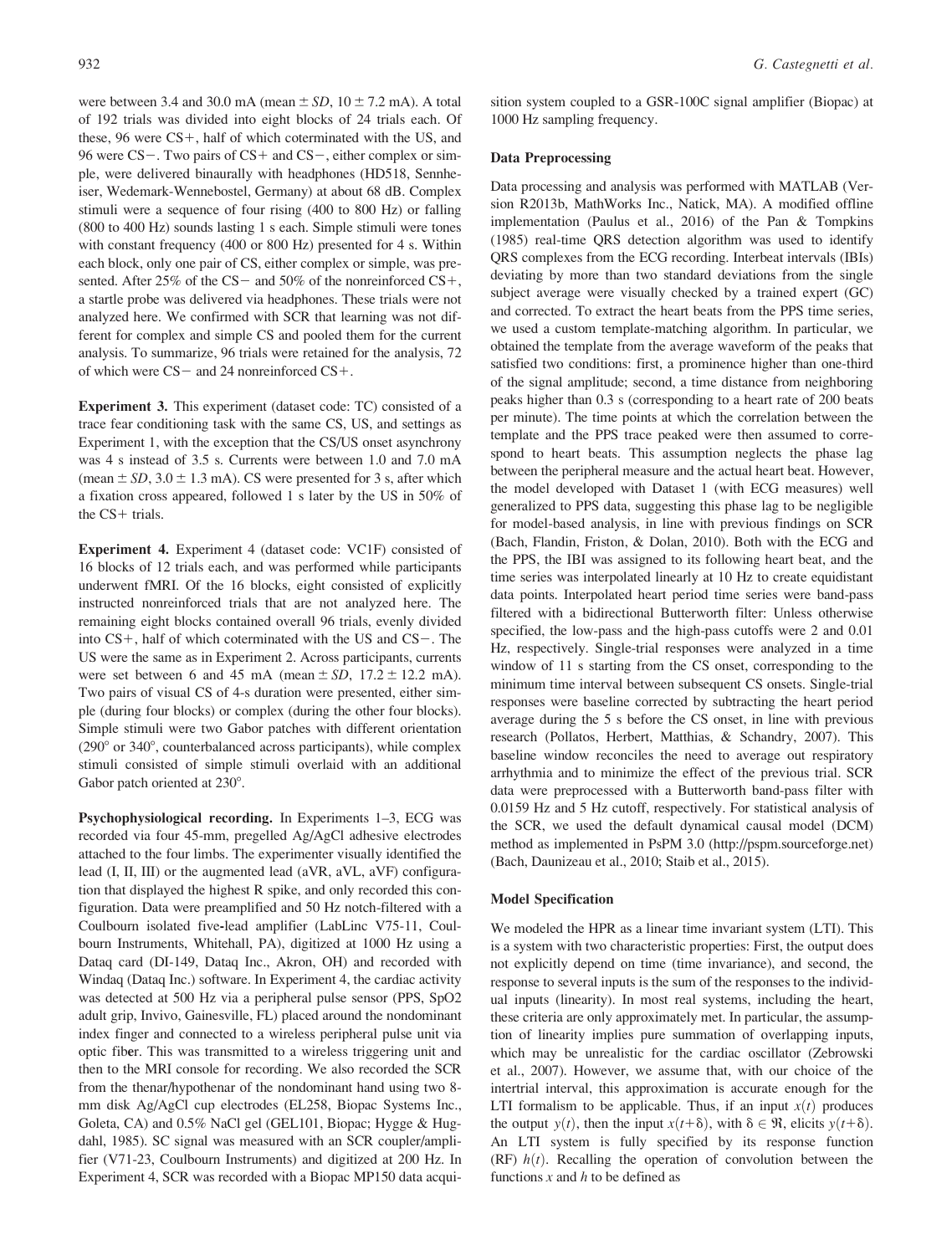

Figure 1. Left: Components of the response function. The four components that we combined to build the RFs (canonical response and its time derivative, early response, and response resulting by fitting the CS- only) are shown. The amplitudes are normalized for the sake of illustration. Right: Reconstruction of the autonomic input that convolved with the earliest HPR component found in our previous study (Paulus et al., 2016) most likely recovers the conditioned bradycardia response observed in the present work. The estimated autonomic input peaks at 3.5–4 s, that is, during anticipated presentation of the US.

$$
(x*h)(t) = \int_0^\infty x(\tau)h(t-\tau)d\tau,
$$

then one can obtain the response of a LTI system to any input by convolving it with the RF, that is,

$$
y(t)=h(t)*x(t).
$$

Here, we assume a short input at CS onset. The RF  $h$  then summarizes all neural and cardiac processes that finally lead to the heart period response.

There are at least two principled ways to construct a RF for an LTI. First, the RF can be formalized from known biophysical relationships between input and output. This is useful when dealing with biological systems whose mechanisms are largely known to the modeler (Friston, Mechelli, Turner, & Price, 2000). Secondly, if one or more internal states of the system are unknown and not accessible by experiment, a phenomenological RF must be inferred from the data. To this end, a set of known inputs is delivered to the system and the output measured. We capitalize on this second approach, which has also led to the successful development of a model for SCR (Bach, Flandin et al., 2010) and event-related HPR (Paulus et al. 2016).

General linear models (GLM). Once the shape of the RF is defined, the goal is to estimate the system's input to best explain data. If we assume the input to be of constant shape, we can harness GLM to estimate its amplitude. The assumption of a constant input shape is a simplification to increase robustness of the estimates. Specifically, we note that heart period variability due to the respiratory sinus arrhythmia (RSA) is typically larger than that induced by fear bradycardia. This means that trial-by-trial estimates of input into the cardiac system are corrupted by a signal that, at a first approximation, is not related with the emotional content of the CS. Assuming a constant shape allows averaging across many trials, thus removing RSA.

If  $Y$  is a set of  $k$  observations and  $X$  is the design matrix, the GLM can be written as

$$
Y = X\beta + \varepsilon,
$$

where  $\varepsilon$  is normally distributed noise. In our case, the columns of the design matrix  $X$  contain the time series (i.e., impulse functions at the onsets) of the different kinds of inputs representing the experimental design, convolved with the components of the RF. In other words, we define each column of  $X$  as a series of impulses located at the onset of the respective input type, convolved with the RF. Finally, the amplitude parameters  $\beta$  are estimated as the vector of coefficients for which the columns of  $X$  must be multiplied to obtain the best fit to the experimental time series (i.e., amplitudes of each component of RF). To infer  $\beta$ , the Moore-Penrose pseudoinverse  $X^+$  was calculated with a maximum likelihood inversion method as implemented in the MATLAB function pinv (Bach, Flandin, Friston, & Dolan, 2009).

Model construction. We sought to develop a data-driven response function for discriminating between HPR to  $CS+$  and  $CS-$  from the first dataset. To this end, we built the RF from the difference between the grand means of the responses to the two different stimuli. The shape of the response was determined by visually identifying, among different function classes, the function that qualitatively best resembled the difference between grand means. This suggested a gamma distribution to be a good candidate. Hence, we fitted it by finding the values of the shape parameter  $k$ , the scale parameter  $\Theta$ , the time onset  $x_0$ , and the amplitude A that minimized the residual sum of squares (RSS) from the gamma distribution

$$
y = \frac{A}{\theta^k \Gamma(k)} (x - x_0)^{k-1} e^{-\frac{x - x_0}{\theta}}.
$$

The amplitude A is later left as a free parameter in the GLM implementation. We term this the canonical heart period response function (HPRF) and formalize it as model  $GI$  (Figure 1). To allow for subject-specific variations in peak latency, we included its time derivative (HPRF' in Figure 1) as a second component in models G<sub>2</sub> and G<sub>3</sub>, analogous to previous approaches (Bach et al., 2009; Friston et al., 1998). Finally, we observed an early response to both CS which might be interpreted as resulting from stimulus processing (Barry, 1982), and was formalized in a previous study (Paulus et al., 2016). We added this as a third component to G3 (Figure 1). The previous models capitalize mainly on the difference between  $CS+$  and  $CS-$ ; however, a nonzero response to the  $CS-$  is also observed. An additional model S1 combined this (Figure 1) with the canonical response reflecting the  $CS+/CS-$  differences. The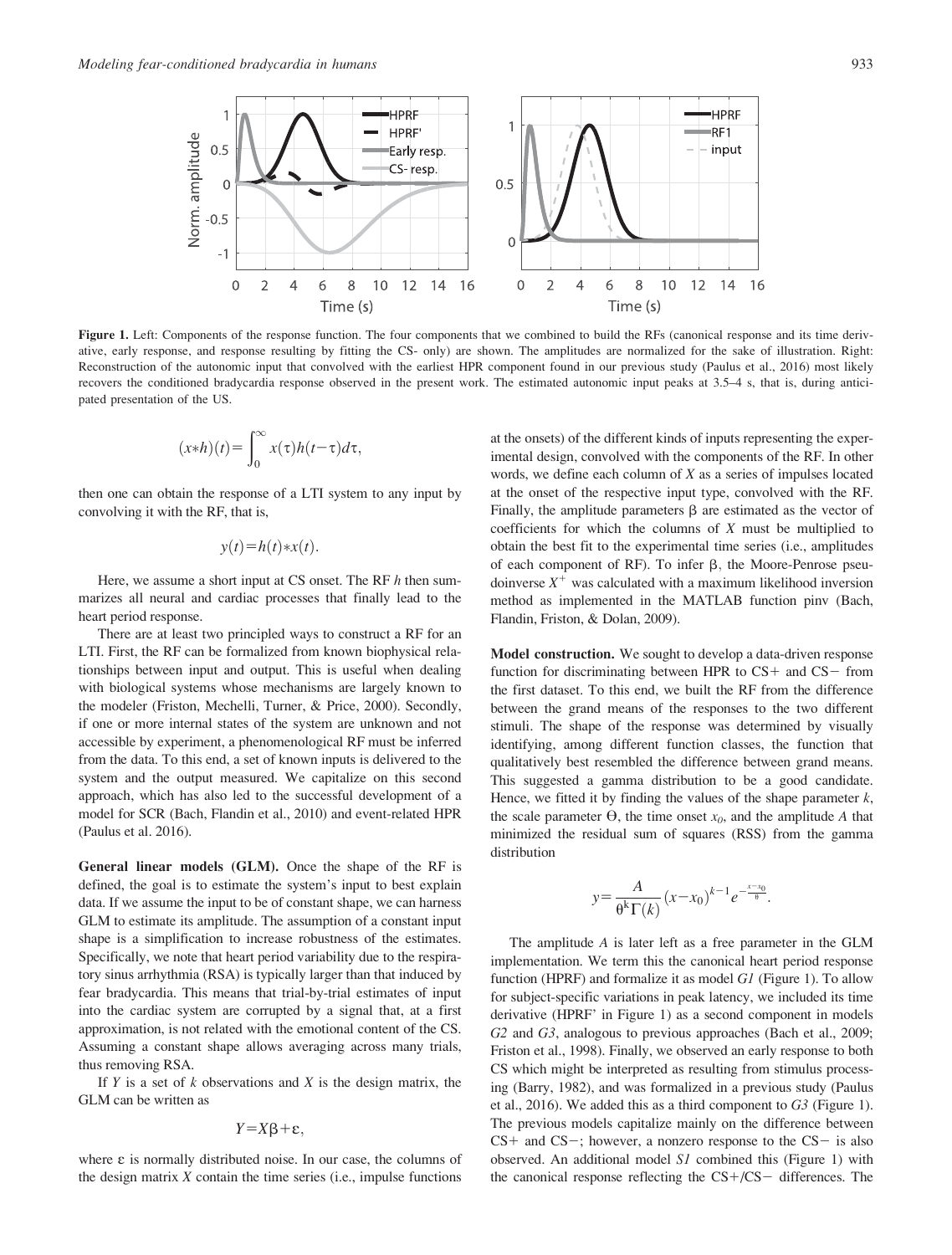GLMs G1, G2, and G3 contained the canonical response as the first component, while S1 included it as the second component. To estimate autonomic input from these different models, we reconstructed the estimated HPR from the entire basis set and calculated the signed maximal variation from baseline of this reconstructed response between 2 and 11 s after CS onset, in line with previous SCR work (Bach, Friston, & Dolan, 2013).

To allow broad application of our model in future investigations, we sought to base the HPRF on a larger dataset. Hence, we combined data from Experiments 1 and 2 to update the HPRF. We then studied its performance on the third dataset, thus checking the consistency of the method and setting the state of art for further developments.

Finally, we note that the assumption of constant, instantaneous input at CS onset is a mathematical simplification, not a biophysical reality, in particular because the CS extends in time. To assess the biophysical plausibility of the HPRF, we related it to previously reported HPR to brief stimuli for which the assumption of an almost instantaneous autonomic input is better justified. We specified the autonomic input into the previously identified LTI system that would produce the HPRF observed in the current study. We specified the input as a Gaussian function for which we estimated parameters by ordinary least square minimization (Figure 1).

Model comparison and validation. To find the model that best distinguishes  $CS+$  and  $CS-$ , we used Bayesian model comparison between the models described above and model-free peak-scoring methods. As model-free methods, we scored the HPR (a) by the amplitude of the maximum positive peak in a time window between 2 and 11 s after the CS onset (Furedy & Poulos, 1976), (b) by the signed amplitude of their maximal variation from baseline in this window (Geer, 1964), and (c) by the average HPR within a window of 2-8 s (Hermans, Henckens, Roelofs, & Fernández, 2013). The interval for method (c) is shorter because the average is a function of the entire data in the window and thus more susceptible to noise that occurs after the true response ends. To maximize the performance of this method, we optimized the time window on the first dataset. For all methods, we excluded the first 2 s because the HP is reported to vary in a nonspecific way in such window (Hermans et al., 2013). To quantify predictive validity, we calculated evidence for a model in which  $CS+$  and  $CS-$  estimates are drawn from distributions with different means, rather than the same mean (analogous to a paired  $t$  test). We did this by computing a regression model in which the vector of event types is the dependent variable, and the vector containing the estimated response amplitudes is a regressor, complemented by regressors for subject-specific intercepts (equivalent to a repeated measures analysis of variance, ANOVA). We then converted the RSS from this regression model into a negative log likelihood (NLL, Burnham & Anderson, 2004)

$$
NLL = n \log \left( \frac{1}{n} RSS \right),
$$

where  $n$  is the number of observations. A smaller NLL indicates a higher model evidence. We did not account for the number of parameters in the predictive model because it was the same for all approaches. An absolute NLL difference of more than 3 is often regarded as decisive, by analogy to a classic  $p$  value. If a classic test statistic falls into the rejection region, the probability of the data given the null hypothesis is  $p < .05$ . For an absolute NLL difference higher than 3, the probability of the null hypothesis given the data is  $p < e^{-3} \simeq .05$  (Penny, Stephan, Mechelli, & Friston, 2004; Raftery, 1995). Together with the NLL, we also report  $t$  and  $p$  values from an equivalent paired  $t$  test for illustration. Note that this slightly deviates from a previous approach where the condition (e.g., CS type) predicts the data (Bach et al., 2009; Green, Kragel, Fecteau, & LaBar, 2014). In both approaches,  $t$  or  $F$  values monotonically relate to predictive validity. However, in the previous approach, model evidence cannot be compared between the models. This is because model evidence scales with the dependent variable, which is then different between the models.

To investigate the effects of the CS-US SOA on the HPR, we designed Experiment 3 with a different SOA (4 s, instead of 3.5 s as in Experiment 1, 2, and 4). We tested two parsimonious models: (1) the RF is unchanged in shape and time-locked to the CS, and (2) the RF is unchanged in shape and time-locked to the US. We then compared the predictive validity of these two models to identify the most likely transformation that the RF undergoes as a function of the SOA.

Moreover, we sought to empirically rule out any bias of the model toward higher scorings of  $CS+$  with respect to  $CS-$ . To do this, we randomly permuted the trial indices. This created two sets of trials between which the true autonomic inputs did not systematically differ. We then analyzed such mislabeled responses with the most discriminative method. To exclude any possible effect of the particular permutation, we performed the statistical analysis of the scores averaged over 1,000 different permutations.

Filter optimization. The settings of the Butterworth filter applied to the data might have an impact on the model performances. If the true RF was known, one could use the matched filter theorem to minimize the signal-to-noise ratio. However, as the RF is unknown, and may vary between subjects, we used Bayesian model comparison to optimize filter parameters in line with previous approaches (Bach et al., 2013; Staib et al., 2015). We varied the high-pass cutoff between 0.01 and 0.1 Hz, and the low-pass cutoff between 0.25, and 1 Hz, recomputed the RF, and re-estimated  $CS+$  and  $CS$ responses. Similarly to the model selection, we optimized filter settings on the first dataset.

## Results

First, we used an established measure to confirm that participants successfully learned the CS/US association. SCR to  $CS$ + were significantly larger than to the CS- (Experiment 1:  $t(28) = 3.23$ ,  $p < .01$ ; Experiment 2:  $t(16) = 4.67$ ,  $p < .001$ ; Experiment 3:  $t(18) = 3.58, p < .01$ ; Experiment 4:  $t(16) = 2.90, p < .05$ ) demonstrating the successful learning of the association between CS and US.

## Heart Period Responses

The grand means of the HPR to  $CS+$  and  $CS-$  in the four experiments are depicted in Figure 2A. Importantly, responses in all experiments show the appearance of the three well-known components of the cardiac response in two-stimulus paradigms: an early deceleration  $(D_1)$ , followed by an acceleration  $(A)$ , and a further late deceleration  $(D_2;$  Bohlin & Kjellberg, 1978). Figure 2A shows that the HPR to  $CS+$  is higher than the response to  $CS-$ , between 2 and 8 s after the CS onset. Since the two responses begin to differ after about 2 s (i.e., 1.5 s before the US onset), the bradycardia appears to be due to the CS presentation rather than the US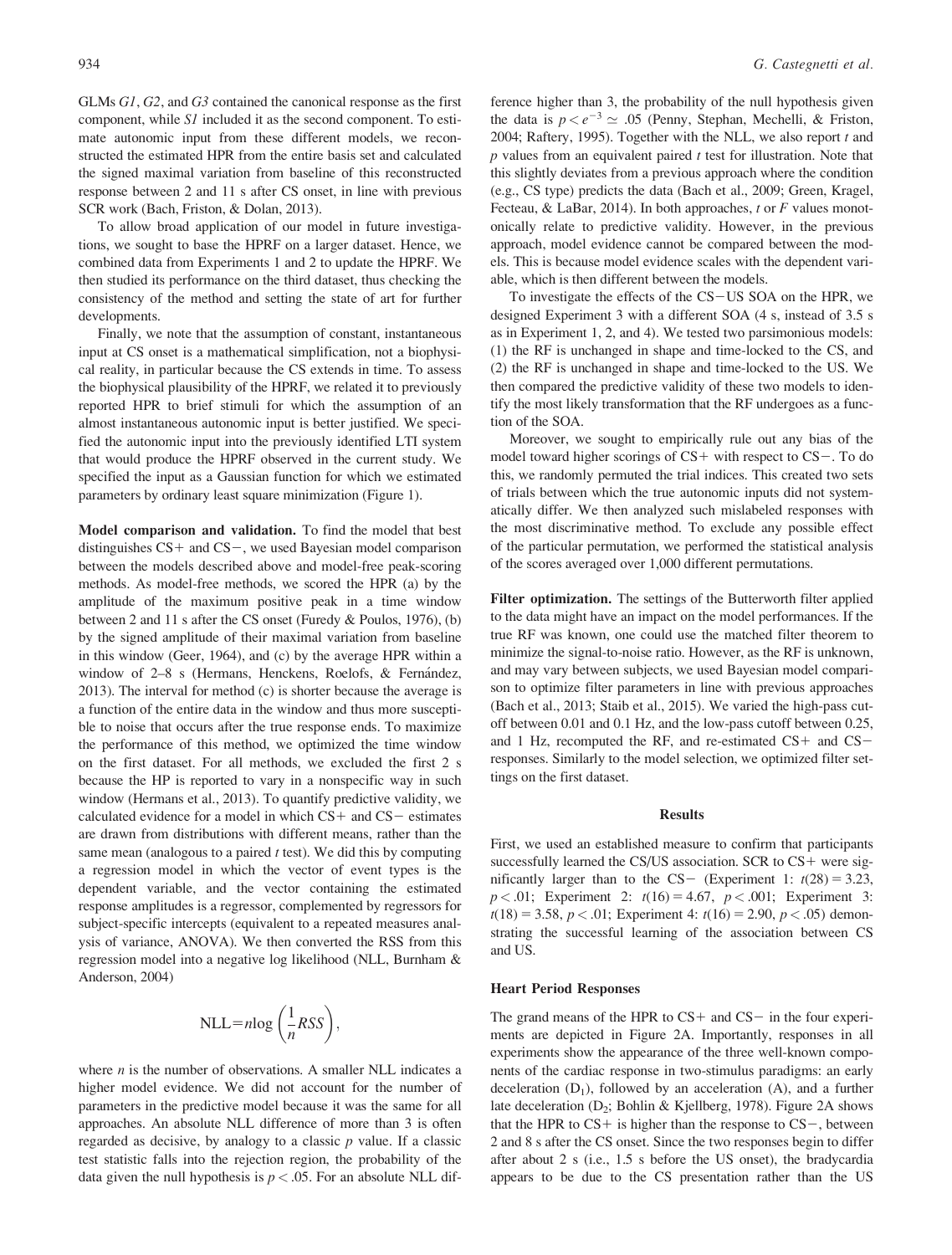

Figure 2. Heart period response. A: Response to CS+ and CS-, averaged across participants and trials,  $\pm$  SEM (thin lines), obtained with default filter settings (LP = 2 Hz, HP = 0.01 Hz) from the four datasets. Responses to CS typically begin with an initial deceleration (D<sub>1</sub>), followed by an acceleration (A), and a second deceleration  $(D_2)$ . B: Difference between the mean response to the CS+ and to the CS- (solid gray) and the best fitting gamma distribution (dashed black), obtained from Experiment 1 (upper) and after merging data from Experiment 1 and 2 (lower).

omission. Three model-free methods showed a highly significant  $CS+/CS$  difference of the HPR (Table 1). Together, these results demonstrate the elicitation of anticipatory fear bradycardia as a response to fear-conditioned stimuli.

## Response Function

The difference between the responses to  $CS+$  and  $CS-$  in Experiment 1 is depicted in Figure 2B. A heuristic function search suggested that a gamma distribution could best capture its shape. The fitted parameters of the gamma distribution, describing the shape of the canonical HPRF, are listed in Table 2. The amplitude of the canonical response and of additional model components is left as free parameters in the GLM inversion. From this canonical HPRF, we built different models, including only the HPRF  $(GI)$ , adding its derivative  $(G2)$ , adding derivative and an early response  $(G3)$ , or the HPRF with the  $CS$  - response  $(SI)$ .

| #              | Model description               | NLL      | t(28) | p                   |
|----------------|---------------------------------|----------|-------|---------------------|
| PI             | Maximum variation from baseline | $-97.0$  | 3.0   | $5.0 \cdot 10^{-3}$ |
| P <sub>2</sub> | Peak scoring                    | $-112.1$ | 4.5   | $1.0 \cdot 10^{-4}$ |
| P <sub>3</sub> | Average in the 2–8 s window     | $-119.4$ | 5.2   | $1.7 \cdot 10^{-5}$ |
| G1             | <b>HPRF</b>                     | $-115.7$ | 4.8   | $4.3 \cdot 10^{-5}$ |
| G2             | $HPRF + HPRF'$                  | $-124.5$ | 5.7   | $4.7 \cdot 10^{-6}$ |
| G <sub>3</sub> | $HPRF + HPRF' + early response$ | $-124.1$ | 5.7   | $4.7 \cdot 10^{-6}$ |
| S1             | $HPRF + baseline$ response      | $-115.2$ | 4.8   | $4.9 \cdot 10^{-5}$ |

Note. Listed are the values of the negative log likelihood (NLL) together with the  $t$  and the  $p$  values obtained by contrasting all the model-free and the model-based evaluations of the HPR to  $CS+$  and CS-. Absolute differences in NLL higher than 3 indicate significant differences in model evidence. The models G2 and G3 outperform the other model-based and all the model-free methods.

## Model Comparison

For each model  $(GI-3$  and SI in Table 1), we computed the predictive validity of their amplitude parameters (Table 1), that is, their ability to discriminate between  $CS$ + and  $CS$ -, and compared it with model-free methods  $(PI-3)$ , based on the first dataset. As a first result, all model-based methods discriminated  $CS+$  and  $CS-$ . Secondly, the two best model-based methods ( $G2/G3$  in Table 1) are the ones with the derivative of the gamma distribution as second component, with or without the early response. Finally, the best model-based methods were more predictive than the best model-free method  $(P3)$ . There was no difference between the two best models such that we defined the simpler model G2 as winning model.

## Filter Settings

We next searched for the filter settings that maximize predictive validity of the winning model. The results are shown in Figure 3. The high-pass cutoff that returned the best predictive validity was<br>Table 1. Model Comparison

Table 2. Parameters of the Gamma Distributions Modeling the HPRF

|                           |                   |                      | $x_0$   |
|---------------------------|-------------------|----------------------|---------|
| Dataset 1                 | $2.56 \cdot 10^5$ | $2.26 \cdot 10^{-3}$ | $-574$  |
| Dataset 1 optimized       | $1.37 \cdot 10^3$ | $3.11 \cdot 10^{-2}$ | $-38.0$ |
| Dataset $1 + 2$           | 43.2              | 0.196                | $-3.47$ |
| Dataset $1 + 2$ optimized | 48.5              | 0.182                | $-3.86$ |

*Note*. The parameters k (shape parameter),  $\Theta$  (scale parameter) and  $x_0$ (time onset) of the gamma distribution resulting from the fit to the difference between response to  $CS$ + and  $CS$ -. These parameters were obtained after averaging the responses over the first dataset only or a combination of the first and the second dataset, before and after filter optimization.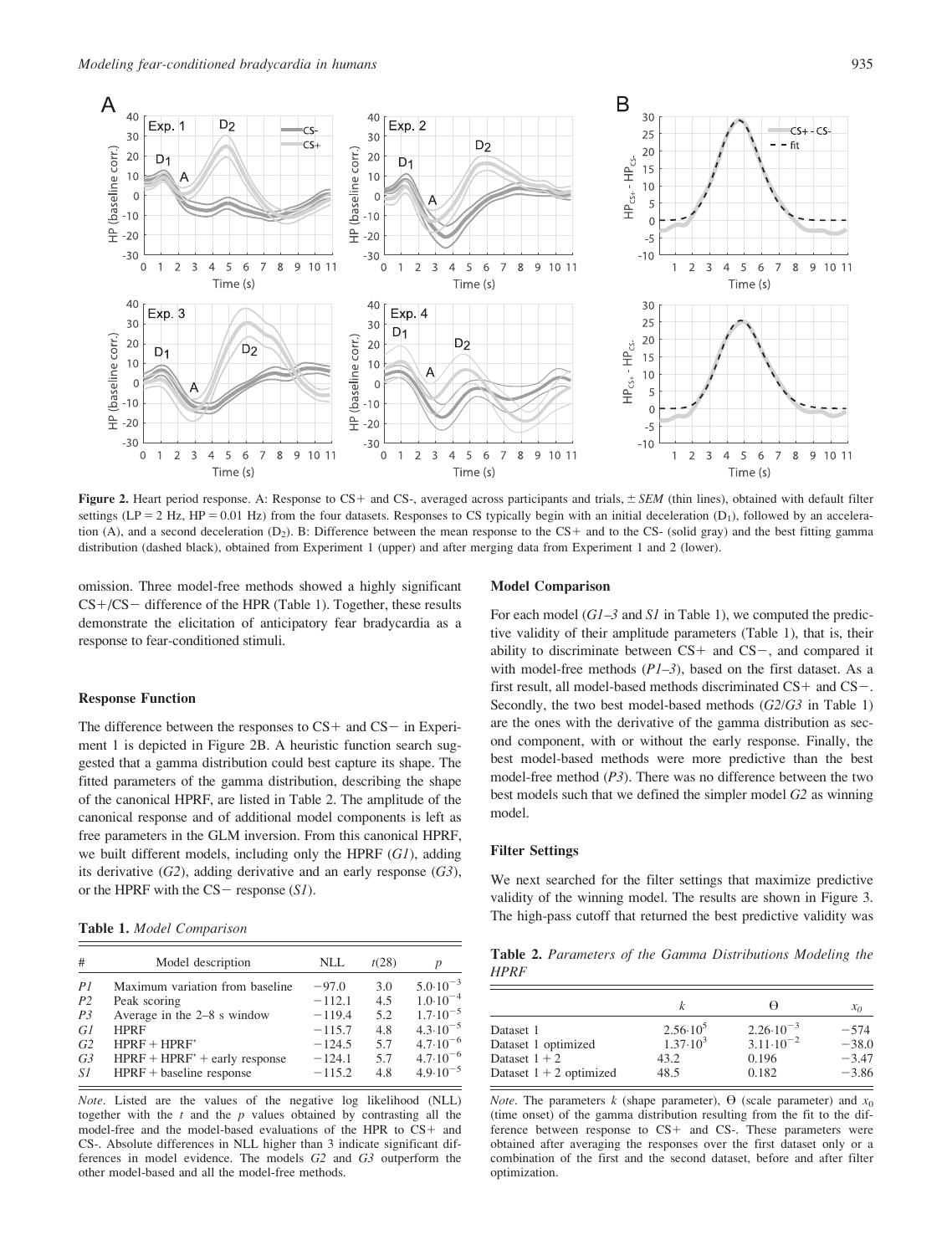

Figure 3. Comparison between filter settings. The figure shows predictive validity as negative log-likelihood (smaller is better) for model G2 in dependence on the high-pass (HP) cutoff (top) and on the low-pass (LP) cutoff (bottom). The high-pass cutoff has a strong effect on the predictive validity, returning the best performance between 0.01 and 0.015 Hz. Conversely, the low-pass cutoff does not significantly affect the predictive validity. The dashed lines represent the significance thresholds with respect to the selected winning cutoffs (circled dots).

0.015 Hz. Cutoff frequencies between 0.01–0.015 Hz were not significantly worse. Instead, the low-pass filter did not significantly affect the performance of the model. We therefore chose 0.015 Hz as high-pass cutoff and an arbitrary 0.5 Hz cutoff for the low-pass filter as it was a frequency in the middle range of the low-pass cutoffs analyzed. The parameters obtained after fitting the difference between  $CS+$  and  $CS-$  with these filters are listed in Table 2. With these settings, predictive validity was slightly but not significantly improved compared to the original filter settings (NLL =  $-126.7$  for new filter settings, NLL =  $-124.6$  for original filter settings).

#### Model Validation

We built and tested the model on the same data from Experiment 1, possibly rendering the test of the model biased. Hence, we sought to validate the model on independent datasets. The results are illustrated in Figure 4. For delay conditioning Experiment 2, model G2 outperformed all model-free methods, and it performed as well as models G1 and G3 ( $NLL_{G2} - NLL_{G1} = 1.74$ ;  $NLL_{G2} - NLL_{G3}$  $= 0.05$ , respectively). For trace conditioning Dataset 3 with a larger SOA, we first sought to determine the optimal RF. To this end, we compared two versions of G2: one in which the RF is time-locked to the CS and one where it is time-locked to the US. The US-locked versions of  $G2$ , which we term  $G2'$ , had the highest predictive validity, thus performing better than any model-free method, including the  $CS$ -locked version  $G2$ . This suggests the latency of the fear bradycardia to be time-locked to the US. The US-locked versions of the Models G1–3 were not significantly different from each other (NLL<sub>G2'</sub> - NLL<sub>G1'</sub> = -1.13; NLL<sub>G2'</sub> - NLL<sub>G3'</sub> = -0.02). For Experiment 4, in which we used peripheral pulse oximetry rather than ECG to identify heart beats, G2 outperformed all the model-free methods and did not significantly differ from G1 and  $G3$  (NLL<sub>G2</sub> – NLL<sub>G1</sub> = -2.66; NLL<sub>G2</sub> – NLL<sub>G3</sub> = 2.29). Taken together, these results demonstrated that the model G2 successfully generalizes to other, independent datasets, and guarantees a predictive validity significantly higher than classical scoring methods.

While these results imply higher sensitivity of our model-based approach, we also sought to address its specificity. Crucially, there is no theoretical reason why the approach should overestimate



Figure 4. Model comparison. Bars represent predictive validity as negative log-likelihood (NLL, smaller is better) for three model-free methods  $(P1-P3)$  and the winning model  $G2$  with the optimal filter settings (HP cutoff: 0.015 Hz, LP cutoff: 0.5 Hz), including the canonical HPRF and its time derivative. For each experiment, the NLL was normalized to the best model-free method (MF\*: P3 for Experiment 1–3; P2 for Experiment 4). The horizontal dashed line represents the significance threshold with respect to the best model-free method. In Experiment 3, G2' represents the US-locked RF. For the respective winning method (G2 for Experiment 1, 2, and 4;  $G2'$  for Experiment 3), Cohen's  $d$  was 1.33, 1.05, 1.27, and 0.59 for Experiment 1, 2, 3, 4, respectively.

 $CS+/CS-$  differences. Empirically, specificity can be assessed by investigating the difference between two CS for which the true HPR does not differ. We implemented this by randomly permuting condition labels and recomputing the HPR difference between such  $CS+$  and  $CS-$  trials between which the true autonomic input will not be systematically different. In this analysis, we found no difference between conditions,  $t(28) = 0.95$ ;  $p = .35$ , thus ensuring the unbiased nature of the method.

Our HPRF is based on 29 individuals only. To enhance generalizability of this HPRF for future studies, we sought to base it on a larger sample (i.e., combined Experiments 1, 2). This HPRF is shown in Figure 2B (bottom), and its parameters are reported in Table 2. Validation on Experiments 3, 4 showed that predictive validity for this model was not significantly different from a model based only on Dataset 1.

In our model, we assumed that fear-conditioned bradycardia results from the convolution of an instantaneous autonomic input with our HPRF. For estimation of input amplitude in our GLM, this is mathematically equivalent to assuming any arbitrary input together with a suitable HPRF that result in the same output. Hence, we can relax this assumption and investigate possible autonomic inputs. A previous investigation has revealed early HPR to brief stimuli, for which the assumption of an instantaneous input is better justified than in the current work. Hence, we estimated the autonomic input that would result, convolved with the HPR from our previous study, in the fear-conditioned bradycardia response observed here. Results are shown in Figure 1B and suggest a Gaussian input centered 3.8 s after the CS onset (i.e., during US delivery). Importantly, the input onset appears to occur after the CS presentations, thus ensuring the correct causality relation between stimulus and response. The finding that autonomic input may peak during the US also relates to the modeling results from Experiment 3, which suggested that the bradycardia response is time-locked to the US, rather than the CS.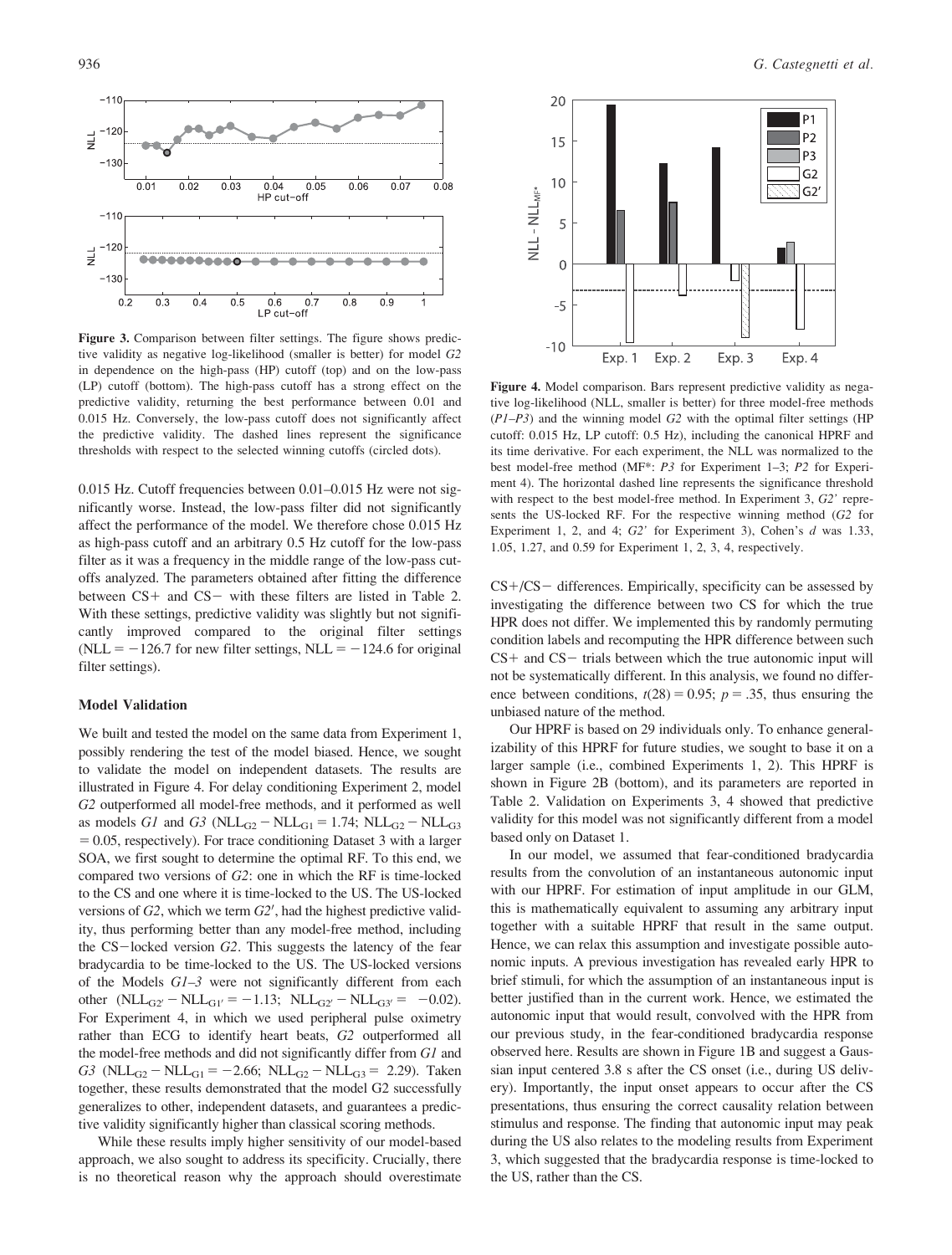

Figure 5. Comparison between predictive validity for HPR and SCR. The horizontal dashed lines represent the significance thresholds with respect to HPR. The HPR returns a predictive validity significantly higher than SCR for Dataset 1 and 3, while SCR is significantly better with Dataset 2 and 4.

#### Comparison with SCR

Finally, we compared the predictive validity of the HPR estimates with SCR estimates. To do this, we contrasted the NLL obtained by the GLM implementation of the best model for the HPR (based on Dataset 1 only) with the one returned from a standard DCM analysis of the SCR on the same dataset. The results are illustrated in Figure 5, and show that the HPR allow a significantly better discrimination than SCR in Dataset 1 (NLL<sub>HPR</sub>  $-$  NLL<sub>SCR</sub>  $= -29.6$ ) and 3 (NLL<sub>HPR</sub> – NLL<sub>SCR</sub> = -12.0), but not in Dataset 2 and 4, for which SCR is significantly better than HPR (Experiment 2:  $\n NLL_{HPR} - NLL_{SCR} = 4.1;$  Experiment 4:  $NLL_{HPR} - NLL_{SCR} =$ 3.5). We were concerned that this discrepancy might arise from the lower number of trials per condition in Experiment 2 and 4 (24  $CS+US-$  in Experiment 2 and 4 in contrast with 40  $CS+US-$  in Experiment 1 and 3). Hence, for the experiments with a higher number of trials (160, Experiment 1 and 3), we computed the predictive validity in dependence on the number of successive trials included into the analysis (Figure 6). If the reason for the discrepancy was the number of trials, we expected the SCR to consistently perform better when analyzing only a fraction of the dataset. Predictive validity of both HPR and SCR estimates increases with an increasing trial number. In Experiment 3, SCR outperformed HPR at low trial numbers, but in Experiment 1, HPR was always better than SCR, also for lower numbers of trials. Hence, the number of trials is probably not the reason for this discrepancy between experiments.

#### Discussion

In this study, we investigated fear-conditioned bradycardia and its suitability for quantifying human fear memory. We first showed a significant bradycardia response upon presentation of  $CS+$  compared to  $CS$  – across three delay conditioning and one trace conditioning experiments. We then developed a PsPM that discriminates the HPR to  $CS+$  versus  $CS-$  better than classical scoring methods. Best predictive validity was achieved with a RF that approximated the differential response as a gamma distribution that peaks 4.7 s after the CS onset, together with its time derivative accounting for between-subjects variation in peak latency. We optimized data preprocessing and confirmed the best preprocessing settings and the best model in three independent datasets. Finally, HPR allow, on average, a better quantification of fear learning than SCR-based estimates, although with variability between datasets. In particular, HPR performed better with a wide margin in two datasets, while it was significantly less sensitive in the remaining two. The inconsistency was not explained with the number of trials in the individual experiments. Alternative explanations may relate to the differences in the experimental designs distinguishing Experiment 2/4 from Experiment 1/3, possibly involving nonspecific effects of anticipating startling sounds or the alternation of complex and simple stimuli.

Overall, it appears that HPR is a powerful and robust indicator of fear learning, in particular when analyzed with a model-based approach. This could be of particular importance in a neuroimaging context, since MRI machines are standardly equipped with a peripheral pulse sensor or ECG to record cardiac activity, while equipment for recording SCR is less available. However, SCR allows single-trial estimation of fear learning (Bach, Daunizeau et al., 2010), while the single trial HPR in our data appeared to be dominated by RSA and therefore not sufficiently reliable to allow trial-by-trial estimation. Nevertheless, the good discriminative power of the HPR justifies future investigations aimed at developing a method capable of single trial analyses. Moreover, it would be interesting to estimate RSA independently (e.g., by integration



Figure 6. Dependence of NLL on number of trials. Modality-specific dependence of the predictive validity as negative log-likelihood (smaller is better) on the number of trials. The figure depicts an overall increase in predictive validity as a function of the number of trials analyzed from the beginning of the experiment, for model based approach of HPR (GLM, dark gray) and SCR (DCM, light gray).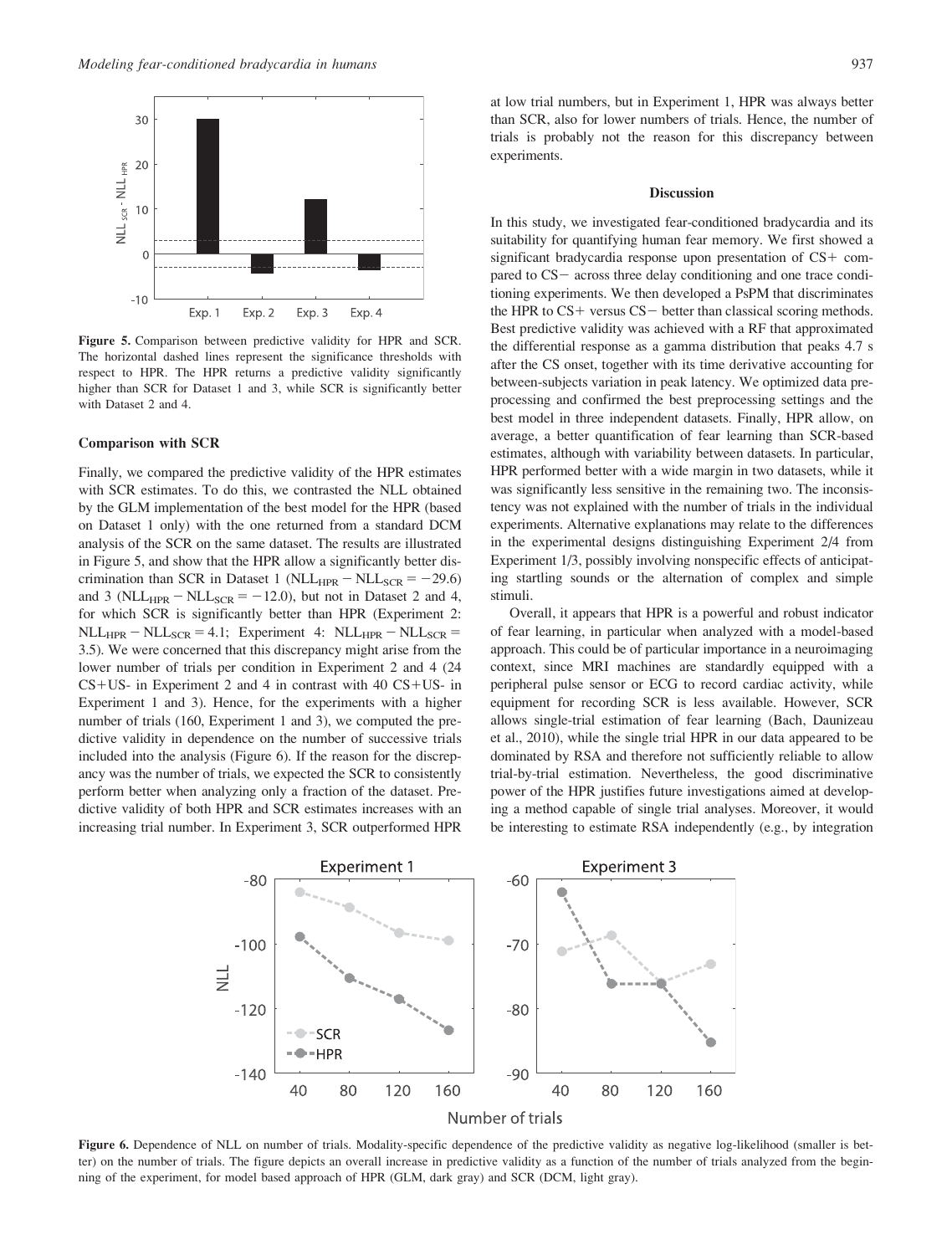with respiratory time series) to assess HPR uncontaminated by RSA.

An important difference between HPR and SCR is that early HPR, as analyzed in the present work, is almost exclusively modulated by the parasympathetic nervous system (Berntson et al., 2007), while SCR is under almost exclusive control of the sympathetic branch (Boucsein, 2012). Concurrently assessing both measures could provide a tool to discriminate sympathetic and parasympathetic autonomic learning.

A trace conditioning dataset was analyzed to investigate how the RF depends on CS/US interval. We found that time-locking the RF to US performed better than locking it to the CS, in line with experimental reports showing that the second deceleration of the HPR  $(D_2)$ , that is, the component we modeled to discriminate across conditions, is time-locked to the stimulus that is being antici-

- Allen, J. J. B., Chambers, A. S., & Towers, D. N. (2007). The many metrics of cardiac chronotropy: A pragmatic primer and a brief comparison of metrics. Biological Psychology, 74, 243–262. doi: [10.1016/j.biopsycho.](info:doi/10.1016/j.biopsycho.2006.08.005) [2006.08.005](info:doi/10.1016/j.biopsycho.2006.08.005)
- Bach, D. R. (2014). A head-to-head comparison of SCRalyze and Ledalab, two model-based methods for skin conductance analysis. Biological Psychology, 103, 6–11. doi: [10.1016/j.biopsycho.2014.08.006](info:doi/10.1016/j.biopsycho.2014.08.006)
- Bach, D. R., Daunizeau, J., Friston, K. J., & Dolan, R. J. (2010). Dynamic causal modelling of anticipatory skin conductance responses. Biological Psychology, 85, 163–170. doi: [10.1016/j.biopsycho.2010.06.007](info:doi/10.1016/j.biopsycho.2010.06.007)
- Bach, D. R., Flandin, G., Friston, K. J., & Dolan, R. J. (2009). Time-series analysis for rapid event-related skin conductance responses. Journal of Neuroscience Methods, 184, 224–234. doi: [10.1016/j.jneumeth.2009.](info:doi/10.1016/j.jneumeth.2009.08.005) [08.005](info:doi/10.1016/j.jneumeth.2009.08.005)
- Bach, D. R., Flandin, G., Friston, K. J., & Dolan, R. J. (2010). Modelling event-related skin conductance responses. International Journal of Psychophysiology, 75, 349–356. doi: [10.1016/j.ijpsycho.2010.01.005](info:doi/10.1016/j.ijpsycho.2010.01.005)
- Bach, D. R., & Friston, K. J. (2013). Model-based analysis of skin conductance responses: Towards causal models in psychophysiology. Psychophysiology, 50, 15–22. doi: [10.1111/j.1469-8986.2012.01483.x](info:doi/10.1111/j.1469-8986.2012.01483.x)
- Bach, D. R., Friston, K. J., & Dolan, R. J. (2013). An improved algorithm for model-based analysis of evoked skin conductance responses. Biological Psychology, 94, 490–497. doi: [10.1016/j.biopsycho.2013.09.010](info:doi/10.1016/j.biopsycho.2013.09.010)
- Bach, D. R., Weiskopf, N., & Dolan, R. J. (2011). A stable sparse fear memory trace in human amygdala. Journal of Neuroscience, 31, 9383– 9389. doi: [10.1523/JNEUROSCI.1524-11.2011](info:doi/10.1523/JNEUROSCI.1524-11.2011)
- Barry, R. J. (1982). Novelty and significance effects in the fractionation of phasic OR measures: A synthesis with traditional OR theory. Psychophysiology, 19, 28–35. doi: [10.1111/j.1469-8986.1982.tb02595.x](info:doi/10.1111/j.1469-8986.1982.tb02595.x)
- Berntson, G. G., Quigley, K. S., & Lozano, D. (2007). Cardiovascular psychophysiology. In J. T. Cacioppo, L. G. Tassinary, & G. G. Berntson (Eds.), Cambridge handbook of psychophysiology (3rd ed., pp. 182– 210). Cambridge, UK: Cambridge University Press.
- Bohlin, G., & Kjellberg, A. (1978). Orienting activity and heart rate. In H. D. Kimmel, E. H. Van Holst, & J. F. Orlebeke (Eds.), The orienting reflex in humans (pp. 169–197). Hillsdale, NJ: Lawrence Erlbaum Associates.
- Boucsein, W. (2012). Electrodermal activity (2nd ed.). New York, NY: Springer.
- Brown, J. S., Kalish, H. I., & Farber, I. E. (1951). Conditioned fear as revealed by magnitude of startle response to an auditory stimulus. Journal of Experimental Psychology, 41, 317–328. doi: [10.1037/h0060166](info:doi/10.1037/h0060166)
- Burnham, K. P., & Anderson, D. R. (2004). Multimodel inference: Understanding AIC and BIC in model selection. Sociological Methods & Research, 33, 261–304. doi: [10.1177/0049124104268644](info:doi/10.1177/0049124104268644)
- Ciocchi, S., Herry, C., Grenier, F., Wolff, S. B. E., Letzkus, J. J., Vlachos, I., ... Lüthi, A. (2010). Encoding of conditioned fear in central amygdala inhibitory circuits. Nature, 468, 277–282. doi: [10.1038/nature0](info:doi/10.1038/nature09559) [9559](info:doi/10.1038/nature09559)
- Collet, C., Vernet-Maury, E., Delhomme, G., & Dittmar, A. (1997). Autonomic nervous system response patterns specificity to basic emotions. Journal of the Autonomic Nervous System, 62, 45–57. doi: [10.1016/](info:doi/10.1016/S0165-1838(96)00108-7) [S0165-1838\(96\)00108-7](info:doi/10.1016/S0165-1838(96)00108-7)

pated (Damen & Brunia, 1987). This suggests that the HPR may prepare for an upcoming US, an idea in keeping with our result that an autonomic input peaking at anticipated US presentation can best explain our HPRF. However, additional datasets with more diverse SOAs are needed to unambiguously confirm this result.

To summarize, the present work provides a novel tool to evaluate fear learning. In the current state of research, where the possibility of intervening directly on memory to treat fear-related psychiatric disorders starts being investigated, this technique provides a standardizable approach to assess fear memory. Moreover, despite its development on an ECG-based time series, we show its validity on data from peripheral pulse oximetry, commonly available in fMRI scanners. Therefore, with its natural suitability for recordings in fMRI machines, our method may complement the current standard methods for quantifying fear memory.

References

- Critchley, H. D., Elliott, R., Mathias, C. J., & Dolan, R. J. (2000). Neural activity relating to generation and representation of galvanic skin conductance responses: A functional magnetic resonance imaging study. Journal of Neuroscience, 20, 3033–3040.
- Damen, E. J., & Brunia, C. H. (1987). Changes in heart rate and slow brain potentials related to motor preparation and stimulus anticipation in a time estimation task. Psychophysiology, 24, 700–713. doi: [10.1111/](info:doi/10.1111/j.1469-8986.1987.tb00353.x) [j.1469-8986.1987.tb00353.x](info:doi/10.1111/j.1469-8986.1987.tb00353.x)
- Falls, W. A, Carlson, S., Turner, J. G., & Willott, J. F. (1997). Fear-potentiated startle in two strains of inbred mice. Behavioral Neuroscience, 111, 855–861. doi: [10.1037/0735-7044.111.4.855](info:doi/10.1037/0735-7044.111.4.855)
- Friston, K. J., Fletcher, P., Josephs, O., Holmes, A., Rugg, M. D., & Turner, R. (1998). Event-related fMRI: Aharacterizing differential responses. NeuroImage, 7, 30–40. doi: [10.1006/nimg.1997.0306](info:doi/10.1006/nimg.1997.0306)
- Friston, K. J., Jezzard, P., & Turner, R. (1994). Analysis of functional MRI time-series. Human Brain Mapping, 1, 153–171. doi: [10.1002/hbm.](info:doi/10.1002/hbm.460010207) [460010207](info:doi/10.1002/hbm.460010207)
- Friston, K. J., Mechelli, A., Turner, R., & Price, C. J. (2000). Nonlinear responses in fMRI: The Balloon model, Volterra kernels, and other hemodynamics. NeuroImage, 12, 466–477. doi: [10.1006/nimg.2000.](info:doi/10.1006/nimg.2000.0630) [0630](info:doi/10.1006/nimg.2000.0630)
- Furedy, J., & Poulos, C. (1976). Heart-rate decelerative Pavlovian conditioning with tilt as UCS: Towards behavioural control of cardiac dysfunction. Biological Psychology, 4, 93–105. doi: [10.1016/0301-0](info:doi/10.1016/0301-0511(76)90010-7) [511\(76\)90010-7](info:doi/10.1016/0301-0511(76)90010-7)
- Gallagher, M., Kapp, B. S., McNall, C. L., & Pascoe, J. P. (1981). Opiate effects in the amygdala central nucleus on heart rate conditioning in rabbits. Pharmacology, Biochemistry, and Behavior, 14, 497–505. doi: [10.1016/0091-3057\(81\)90309-9](info:doi/10.1016/0091-3057(81)90309-9)
- Geer, J. H. (1964). Measurement of the conditioned cardiac response. Journal of Comparative and Physiological Psychology, 57, 426–433. doi: [10.1037/h0041736](info:doi/10.1037/h0041736)
- Gentile, C. G., Jarrell, T. W., Teich, A., McCabe, P. M., & Schneiderman, N. (1986). The role of amygdaloid central nucleus in the retention of differential Pavlovian conditioning of bradycardia in rabbits. Behavioural Brain Research, 20, 263–273. doi: [10.1016/0166-4328\(86\)90226-3](info:doi/10.1016/0166-4328(86)90226-3)
- Green, S. R., Kragel, P. A., Fecteau, M. E., & LaBar, K. S. (2014). Development and validation of an unsupervised scoring system (Autonomate) for skin conductance response analysis. International Journal of Psychophysiology, 91, 186–193. doi: [10.1016/j.ijpsycho.2013.10.015](info:doi/10.1016/j.ijpsycho.2013.10.015)
- Grillon, C., Cordova, J., Morgan, C. A., Charney, D. S., & Davis, M. (2004). Effects of the beta-blocker propranolol on cued and contextual fear conditioning in humans. Psychopharmacology, 175, 342–352. doi: [10.1007/s00213-004-1819-5](info:doi/10.1007/s00213-004-1819-5)
- Hamm, A. O., & Vaitl, D. (1996). Affective learning: Awareness and aversion. Psychophysiology, 33, 698–710. doi: [10.1111/j.1469-8986.1996.](info:doi/10.1111/j.1469-8986.1996.tb02366.x) [tb02366.x](info:doi/10.1111/j.1469-8986.1996.tb02366.x)
- Hamm, A. O., & Weike, A. I. (2005). The neuropsychology of fear learning and fear regulation. International Journal of Psychophysiology, 57, 5–14. doi: [10.1016/j.ijpsycho.2005.01.006](info:doi/10.1016/j.ijpsycho.2005.01.006)
- Headrick, M. W., & Graham, F. K. (1969). Multiple-component heart rate responses conditioned under paced respiration. Journal of Experimental Psychology, 79, 486–494. doi: [10.1037/h0026975](info:doi/10.1037/h0026975)